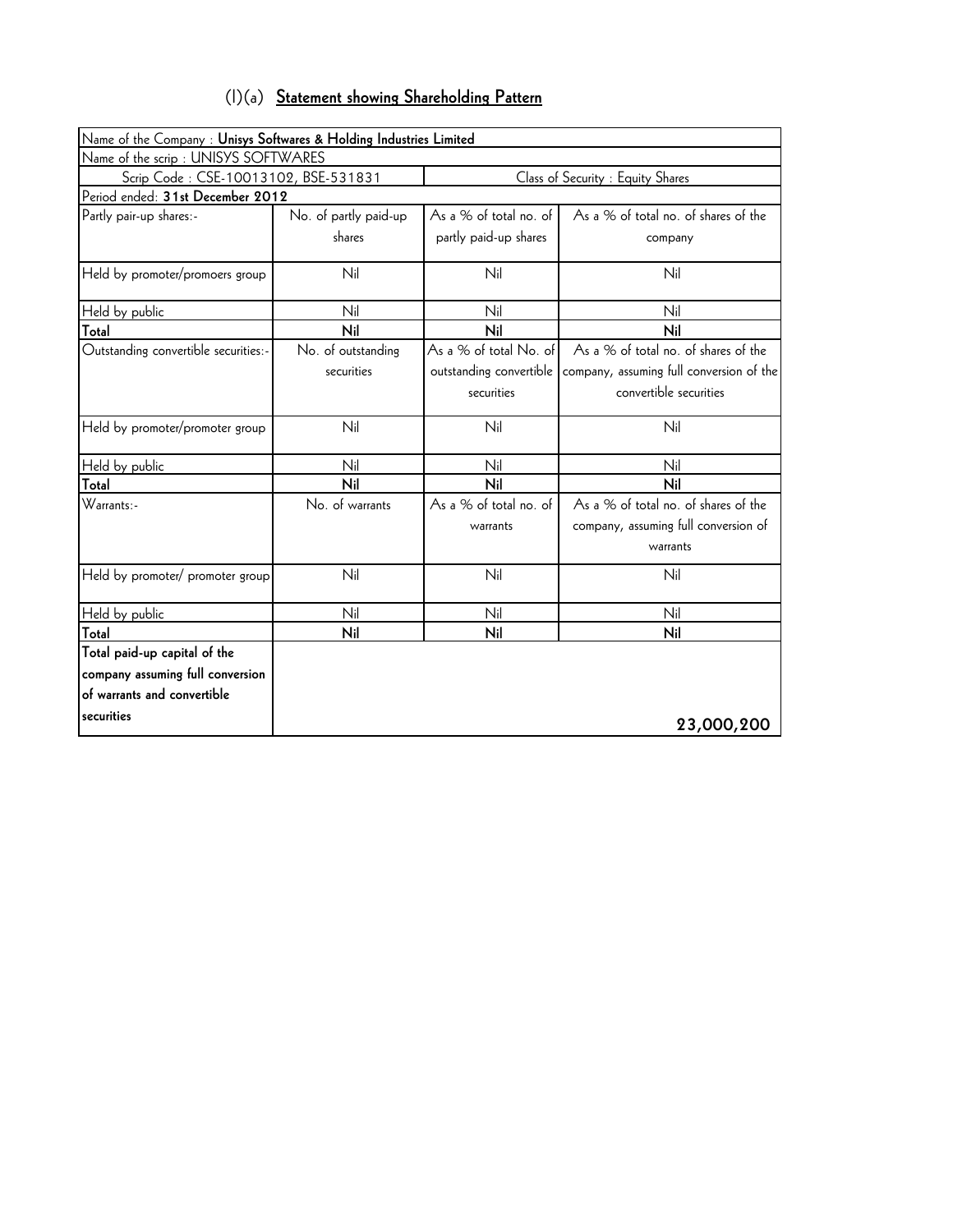## (I)(a) **Statement showing Shareholding Pattern under Clause 35 of the Listing Agreement**

| Name of the Company: |                                                                |                          |                          | UNISYS SOFTWARES & HOLDING INDUSTRIES LTD |                                    |                                 |                |                      |
|----------------------|----------------------------------------------------------------|--------------------------|--------------------------|-------------------------------------------|------------------------------------|---------------------------------|----------------|----------------------|
|                      | Scrip Code : CSE-10013102, BSE-531831                          |                          |                          |                                           | Quarter ended:                     |                                 |                | 31st December 2012   |
|                      |                                                                |                          |                          |                                           |                                    |                                 |                |                      |
|                      | Cate-gory Category of shareholder                              | Number of                | Total number of          | Number of shares                          | Total shareholding as a percentage |                                 |                | Shares Pledged or    |
| code                 |                                                                | shareholders             | shares                   | held in                                   | of total number of shares          |                                 |                | otherwise encumbered |
|                      |                                                                |                          |                          | dematerialized form                       |                                    |                                 |                |                      |
|                      |                                                                |                          |                          |                                           |                                    | As a percentage As a percentage | Number of      | As a                 |
|                      |                                                                |                          |                          |                                           | of $(A+B)$                         | of $(A+B+C)$                    | <b>Shares</b>  | Percentage           |
| (1)                  | (II)                                                           | (III)                    | (IV)                     | (V)                                       | (VI)                               | (VII)                           | (VIII)         | $(IX) = (VIII)$      |
|                      |                                                                |                          |                          |                                           |                                    |                                 |                | /(VI) * 100          |
|                      | Shareholding of Promoter and Promoter Group                    |                          |                          |                                           |                                    |                                 |                |                      |
| (A)                  |                                                                |                          |                          |                                           |                                    |                                 |                |                      |
| $-1$                 | Indian                                                         |                          |                          |                                           |                                    |                                 |                |                      |
| (a)                  | Individuals/ Hindu Undivided Family                            | 8                        | 4,559,400                | 4,559,400                                 | 19.823%                            | 19.823%                         |                |                      |
| (b)                  | Central Government/ State Government(s)                        |                          |                          |                                           | 0.000%                             | 0.000%                          |                |                      |
| (c)                  | <b>Bodies Corporate</b>                                        | $\overline{2}$           | 1,000,000                |                                           | 4.348%                             | 4.348%                          | $\sim$         |                      |
| (d)                  | Financial Institutions/ Banks                                  | L.                       |                          |                                           | 0.000%                             | 0.000%                          |                |                      |
| (e)                  | Any Other - Specify                                            |                          |                          |                                           | 0.000%                             | 0.000%                          |                |                      |
|                      | Sub-Total (A)(1)                                               | 10                       | 5,559,400                | 4,559,400                                 | 24.171%                            | 24.171%                         | $\mathcal{L}$  |                      |
| -2                   | Foreign                                                        |                          |                          |                                           | 0.000%                             | 0.000%                          |                |                      |
| (a)                  | Individuals (Non-Resident Individuals/ Foreign                 | $\overline{a}$           | ÷.                       |                                           | 0.000%                             | 0.000%                          |                |                      |
|                      | Individuals)                                                   |                          |                          |                                           |                                    |                                 |                |                      |
| (b)                  | <b>Bodies Corporate</b>                                        |                          |                          |                                           | 0.000%                             | 0.000%                          |                |                      |
| (c)                  | Institutions                                                   | $\blacksquare$           | ÷,                       | $\overline{a}$                            | 0.000%                             | 0.000%                          | $\overline{a}$ |                      |
| (d)                  | Qualified Foreign Investor                                     | $\blacksquare$           | $\overline{\phantom{a}}$ | $\mathbf{r}$                              | 0.000%                             | 0.000%                          |                |                      |
| (e)                  | Any Other (specify)                                            | $\overline{\phantom{a}}$ |                          |                                           | 0.000%                             | 0.000%                          |                |                      |
|                      | Sub-Total (A)(2)                                               | ÷,                       | ÷,                       |                                           | 0.000%                             | 0.000%                          |                |                      |
|                      | Total Shareholding of Promoter and Promoter                    |                          |                          |                                           |                                    |                                 |                |                      |
|                      | Group $(A) = (A)(1) + (A)(2)$                                  | 10                       | 5,559,400                | 4,559,400                                 | 24.171%                            | 24.171%                         |                |                      |
| (B)                  | Public shareholding                                            |                          |                          |                                           | 0.000%                             | 0.000%                          | N.A.           | N.A.                 |
| $-1$                 | Institutions                                                   |                          |                          |                                           | 0.000%                             | 0.000%                          | N.A.           | N.A.                 |
| (a)                  | Mutual Funds/ UTI                                              | $\blacksquare$           | $\blacksquare$           |                                           | 0.000%                             | 0.000%                          |                |                      |
| (b)                  | Financial Institutions/ Banks                                  | $\mathbf{1}$             | 100                      | 100                                       | 0.000%                             | 0.000%                          |                |                      |
| (c)                  | Central Government/ State Government(s)                        |                          | $\overline{\phantom{a}}$ |                                           | 0.000%                             | 0.000%                          |                |                      |
| (d)                  | Venture Capital Funds                                          |                          |                          |                                           | 0.000%                             | 0.000%                          |                |                      |
| (e)                  | Insurance Companies                                            | $\blacksquare$           | $\Box$                   | ÷.                                        | 0.000%                             | 0.000%                          |                |                      |
| (f)                  | Foreign Institutional Investors                                | $\blacksquare$           | $\overline{\phantom{a}}$ | $\mathbf{r}$                              | 0.000%                             | 0.000%                          |                |                      |
| (g)                  | Foreign Venture Capital Investors                              | $\overline{\phantom{a}}$ | $\overline{a}$           | ÷,                                        | 0.000%                             | 0.000%                          |                |                      |
| (h)                  | Qualified Foreign Investors                                    | $\blacksquare$           | $\overline{\phantom{a}}$ | ä,                                        | 0.000%                             | 0.000%                          |                |                      |
| (i)                  | Any Other (specify)                                            |                          |                          |                                           | 0.000%                             | 0.000%                          |                |                      |
|                      | $Sub-Total (B)(1)$                                             | $\mathbf{1}$             | 100                      | 100                                       | 0.000%                             | 0.000%                          |                |                      |
| $-2$                 | Non-institutions                                               |                          |                          |                                           | 0.000%                             | 0.000%                          | N.A.           | N.A.                 |
| (a)                  | <b>Bodies Corporate</b>                                        | 123                      | 11,370,761               | 9,280,261                                 | 49.438%                            | 49.438%                         |                |                      |
| (b)                  | Individuals -                                                  |                          |                          |                                           | 0.000%                             | 0.000%                          |                |                      |
| i.                   | Individual shareholders holding nominal share                  | 1,123                    | 392,304                  | 183,002                                   | 1.706%                             | 1.706%                          |                |                      |
|                      | capital up to Rs. 1 lakh.                                      |                          |                          |                                           |                                    |                                 |                |                      |
| ii.                  | Individual shareholders holding nominal share                  | 49                       | 5,609,020                | 5,260,420                                 | 24.387%                            | 24.387%                         |                |                      |
|                      | capital in excess of Rs. 1 lakh.                               |                          |                          |                                           |                                    |                                 |                |                      |
|                      |                                                                |                          |                          |                                           |                                    |                                 |                |                      |
| (c)                  | Qualified Foreign Investors                                    | $\blacksquare$           | $\omega$                 | $\overline{a}$                            | 0.000%                             | 0.000%                          |                |                      |
| (d)                  | Any Other (specify) - NRI / OCB                                | 4                        | 726                      | 726                                       | 0.003%                             | 0.003%                          |                |                      |
|                      | Hindu Undivided Family                                         | 13                       | 67,789                   | 67,789                                    | 0.295%                             | 0.295%                          |                |                      |
|                      | Clearing Member                                                | $\mathbf{1}$             | 100                      | 100                                       | 0.000%                             | 0.000%                          |                |                      |
|                      | Sub-Total (B)(2)<br>Total<br>Public<br>Shareholding<br>$(B) =$ | 1,313                    | 17,440,700<br>17,440,800 | 14,792,298<br>14,792,398                  | 75.828%<br>75.829%                 | 75.828%<br>75.829%              |                |                      |
|                      |                                                                | 1,314                    |                          |                                           |                                    |                                 | N.A.           | N.A.                 |
|                      | $(B)(1)+(B)(2)$<br>TOTAL $(A)+(B)$                             | 1,324                    | 23,000,200               |                                           | 100.000%                           | 100.000%                        |                |                      |
| (C)                  | Shares held by Custodians and against which                    |                          |                          | 19,351,798                                | 0.000%                             | 0.000%                          |                |                      |
|                      | Depository Receipts have been issued                           |                          |                          |                                           |                                    |                                 |                |                      |
|                      |                                                                |                          |                          |                                           |                                    |                                 | N.A.           | N.A.                 |
| (1)                  | Promoter and Promoter Group<br>Public                          |                          |                          |                                           | 0.000%                             | 24.171%                         | N.A.           | N.A.                 |
| (2)                  |                                                                | $\blacksquare$           | $\blacksquare$           | $\omega$                                  | 0.000%                             | 75.829%                         |                |                      |
|                      | TOTAL (C)                                                      |                          |                          |                                           |                                    | 1                               |                |                      |
|                      | GRAND TOTAL $(A)+(B)+(C)$                                      | 1,324                    | 23,000,200               | 19,351,798                                | 100.000%                           | 100.000%                        |                |                      |

Notes : Not Any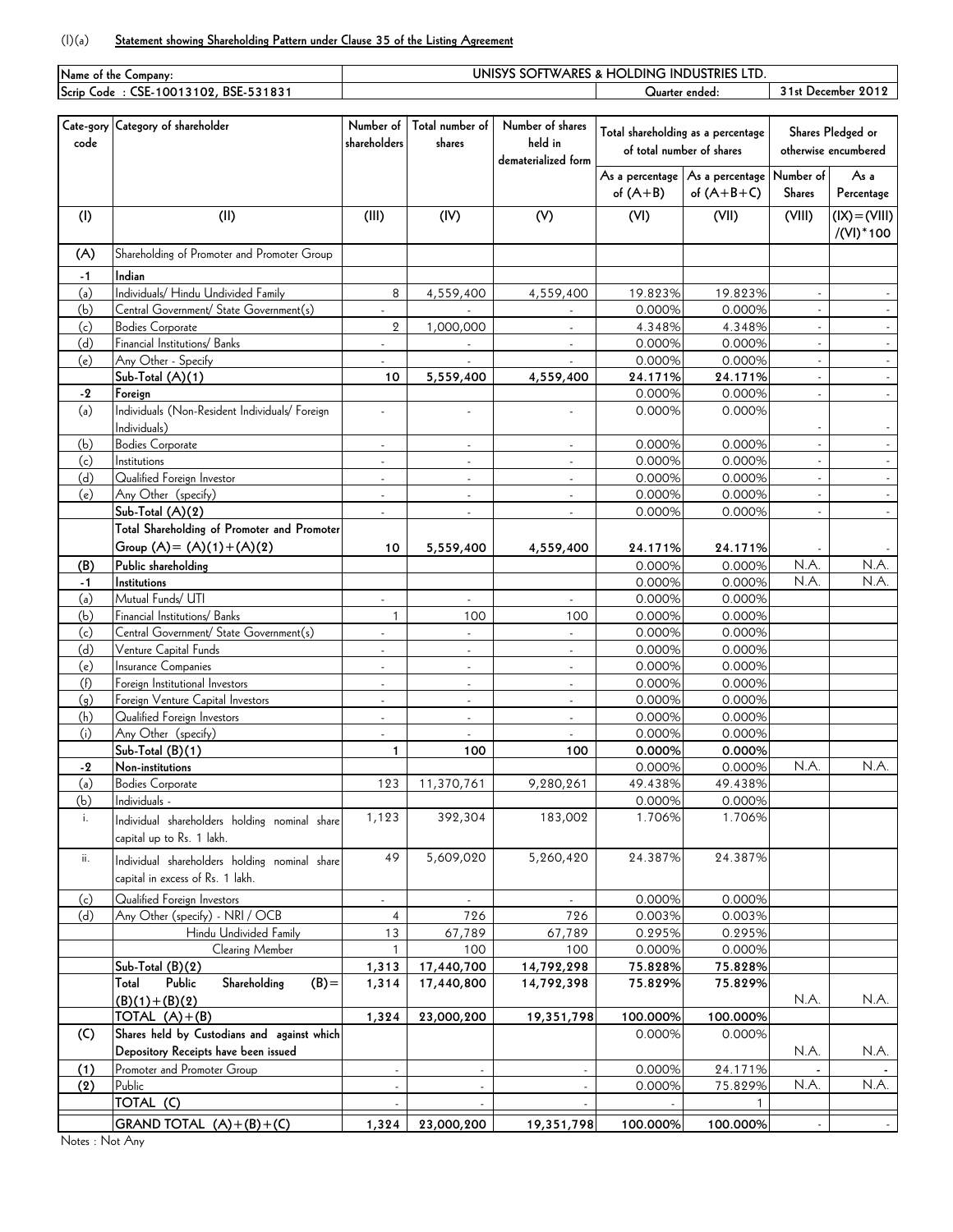|                | Name of the Company:                 | UNISYS SOFTWARES & HOLDING INDUSTRIES LTD. |                    |                |                                |                                                                                                   |                          |                            |                              |                               |                         |
|----------------|--------------------------------------|--------------------------------------------|--------------------|----------------|--------------------------------|---------------------------------------------------------------------------------------------------|--------------------------|----------------------------|------------------------------|-------------------------------|-------------------------|
|                | Scrip Code: CSE-10013102, BSE-531831 | Quarter ended:                             |                    |                |                                |                                                                                                   | 31st December 2012       |                            |                              |                               |                         |
| (I)(b)         |                                      |                                            |                    |                |                                | Statement showing Shareholding of persons belonging to the category "Promoter and Promoter Group" |                          |                            |                              |                               |                         |
| Sr. No.        | Name of the shareholder              |                                            |                    |                |                                |                                                                                                   |                          |                            |                              | <b>Details of Convertible</b> | Total shares (including |
|                |                                      | Details of Shares held                     |                    |                | <b>Encumbered Shares</b>       |                                                                                                   |                          | <b>Details of Warrants</b> |                              | <b>Securities</b>             | underlying shares       |
|                |                                      | Number of shares                           | As a % of          | Number         | As a                           | As a % of                                                                                         | Number of                | As a $%$ of                | Number of                    | As a $%$ of                   | assuming full           |
|                |                                      |                                            | <b>Grand Total</b> |                | Percentage                     | <b>Grand Total</b>                                                                                | Warrants                 | Total No. of               | Convertible                  | Total No. of                  | conversion of warrants  |
|                |                                      |                                            | $(A)+(B)+(C)$      |                |                                | $(A)+(B)$                                                                                         | held                     | Warrants of                | <b>Securities</b>            | Convertible                   | and convertible         |
|                |                                      |                                            | C)                 |                |                                | $+(C)$ of Sub-                                                                                    |                          | the same Class             | held                         | Securities of                 | securities) as a % of   |
|                |                                      |                                            |                    |                |                                | Clause (I)(a)                                                                                     |                          |                            |                              | the same<br>C <sub>here</sub> | diluted share capital   |
| (1)            | (II)                                 | (III)                                      | (IV)               | (V)            | $(VI) = (V)/$<br>$(III)^*$ 100 | (VII)                                                                                             | (VIII)                   | (XI)                       | (X)                          | (XI)                          | (X  )                   |
|                | Sushil Kr. Purohit                   | 1,072,900                                  | 4.665%             | $\sim$         |                                | $\blacksquare$                                                                                    | $\overline{\phantom{a}}$ | $\sim$                     | $\overline{\phantom{a}}$     | $\sim$                        | 4.665%                  |
| $\overline{2}$ | Jagdish Prasad Purohit               | 1,298,100                                  | 5.644%             | $\sim$         | $\sim$                         | $\blacksquare$                                                                                    |                          | $\overline{\phantom{a}}$   | ۰                            |                               | 5.644%                  |
| 3              | Pawan Kr. Purohit                    | 1,044,300                                  | 4.540%             | $\blacksquare$ | $\blacksquare$                 | $\blacksquare$                                                                                    |                          |                            | ٠                            |                               | 4.540%                  |
| 4              | Kailash Prasad Purohit               | 1,031,000                                  | 4.483%             | ۰              | $\overline{\phantom{a}}$       | $\blacksquare$                                                                                    |                          |                            | ٠                            |                               | 4.483%                  |
| 5              | Neha Cassettes Pvt. Ltd.             | 500,000                                    | 2.174%             | $\sim$         | $\overline{\phantom{a}}$       | $\blacksquare$                                                                                    | $\overline{\phantom{a}}$ | $\overline{\phantom{a}}$   | ٠                            | $\overline{\phantom{a}}$      | 2.174%                  |
| 6              | Jai Ambe Cassettes Pvt. Ltd.         | 500,000                                    | 2.174%             | ٠              | $\overline{\phantom{a}}$       | $\blacksquare$                                                                                    |                          |                            | ٠                            |                               | 2.174%                  |
|                | <b>Bimal Joshi</b>                   | 53,000                                     | 0.230%             | $\sim$         | $\overline{\phantom{a}}$       | $\overline{\phantom{a}}$                                                                          |                          | $\overline{\phantom{a}}$   | ٠                            | $\overline{\phantom{a}}$      | 0.230%                  |
| 8              | Dolly Purohit                        | 30,000                                     | 0.130%             | ٠              | $\overline{\phantom{a}}$       | $\overline{\phantom{a}}$                                                                          |                          |                            |                              |                               | 0.130%                  |
| 9              | Priyanka Purohit                     | 30,000                                     | 0.130%             | ٠              | $\overline{\phantom{a}}$       | $\blacksquare$                                                                                    |                          |                            |                              |                               | 0.130%                  |
| 10             | <b>Balchand Purohit</b>              | 100                                        | 0.000%             |                | $\overline{\phantom{a}}$       | $\overline{\phantom{a}}$                                                                          |                          |                            | $\qquad \qquad \blacksquare$ |                               | 0.000%                  |
|                | <b>TOTAL</b>                         | 5,559,400                                  | 24.171%            |                |                                | $\blacksquare$                                                                                    |                          |                            | $\overline{\phantom{a}}$     |                               | 24.171%                 |

| (l)(c)(i)      | Statement showing holding of securities (including shares, warrants, convertible securities) of persons belonging to the category "Public" and holding more than 1% of the total number of shares |                     |                                        |                          |                                                                             |                                                       |                                                      |                                                                                                               |
|----------------|---------------------------------------------------------------------------------------------------------------------------------------------------------------------------------------------------|---------------------|----------------------------------------|--------------------------|-----------------------------------------------------------------------------|-------------------------------------------------------|------------------------------------------------------|---------------------------------------------------------------------------------------------------------------|
| Sr. No.        | Name of the shareholder                                                                                                                                                                           |                     | Total Shares Held                      |                          | Details of Warrants                                                         |                                                       | <b>Details of Convertible Securities</b>             | Total shares (including underlying                                                                            |
|                |                                                                                                                                                                                                   | Number of<br>shares | As a % of Grand Total<br>$(A)+(B)+(C)$ | Warrants<br>held         | Number of As a % of Total<br>No. of Warrants<br>of the same<br><b>Class</b> | Number of<br>Convertible<br><b>Securities</b><br>held | As a % of Total No. of<br>Warrants of the same Class | shares assuming full conversion of<br>warrants and convertible securities) as<br>a % of diluted share capital |
| (1)            | (II)                                                                                                                                                                                              | (III)               | (IV)                                   | (V)                      | (VI)                                                                        | (VII)                                                 | (VIII)                                               | (IX)                                                                                                          |
|                | Sahayta Financial Consultancy Services India<br>Pvt. Limited                                                                                                                                      | 000,000,            | 4.35%                                  |                          |                                                                             | $\sim$                                                | $\sim$                                               | 4.35%                                                                                                         |
| $\overline{2}$ | Esquare Enclave Private Limited                                                                                                                                                                   | 441,588             | .92%                                   |                          |                                                                             | $\overline{\phantom{a}}$                              | $\sim$                                               | 1.92%                                                                                                         |
| 3              | Confort Securities Limited                                                                                                                                                                        | 418,637             | .82%                                   |                          |                                                                             | $\overline{\phantom{a}}$                              | $\sim$                                               | 1.82%                                                                                                         |
| 4              | <b>SKM Travels Private Limited</b>                                                                                                                                                                | 539,031             | 2.34%                                  |                          |                                                                             | $\overline{\phantom{a}}$                              | $\sim$                                               | 2.34%                                                                                                         |
| 5.             | Decent Vincom Private Limited                                                                                                                                                                     | 459,734             | 2.00%                                  |                          |                                                                             | $\overline{\phantom{a}}$                              | $\sim$                                               | 2.00%                                                                                                         |
| 6              | Religare Finvest Limited                                                                                                                                                                          | 450,000             | .96%                                   |                          |                                                                             | $\overline{\phantom{a}}$                              | $\sim$                                               | 1.96%                                                                                                         |
|                | Vaishali Infosystem India Pvt. Ltd.                                                                                                                                                               | 393,421             | 1.71%                                  | $\overline{\phantom{a}}$ |                                                                             | $\sim$                                                | $\sim$                                               | 1.71%                                                                                                         |
|                |                                                                                                                                                                                                   |                     |                                        |                          |                                                                             |                                                       | <b>Continued on Next Page</b>                        |                                                                                                               |
| Sr. No.        | Name of the shareholder                                                                                                                                                                           |                     | <b>Total Shares Held</b>               |                          | Details of Warrants                                                         |                                                       | <b>Details of Convertible Securities</b>             | Total shares (including underlying                                                                            |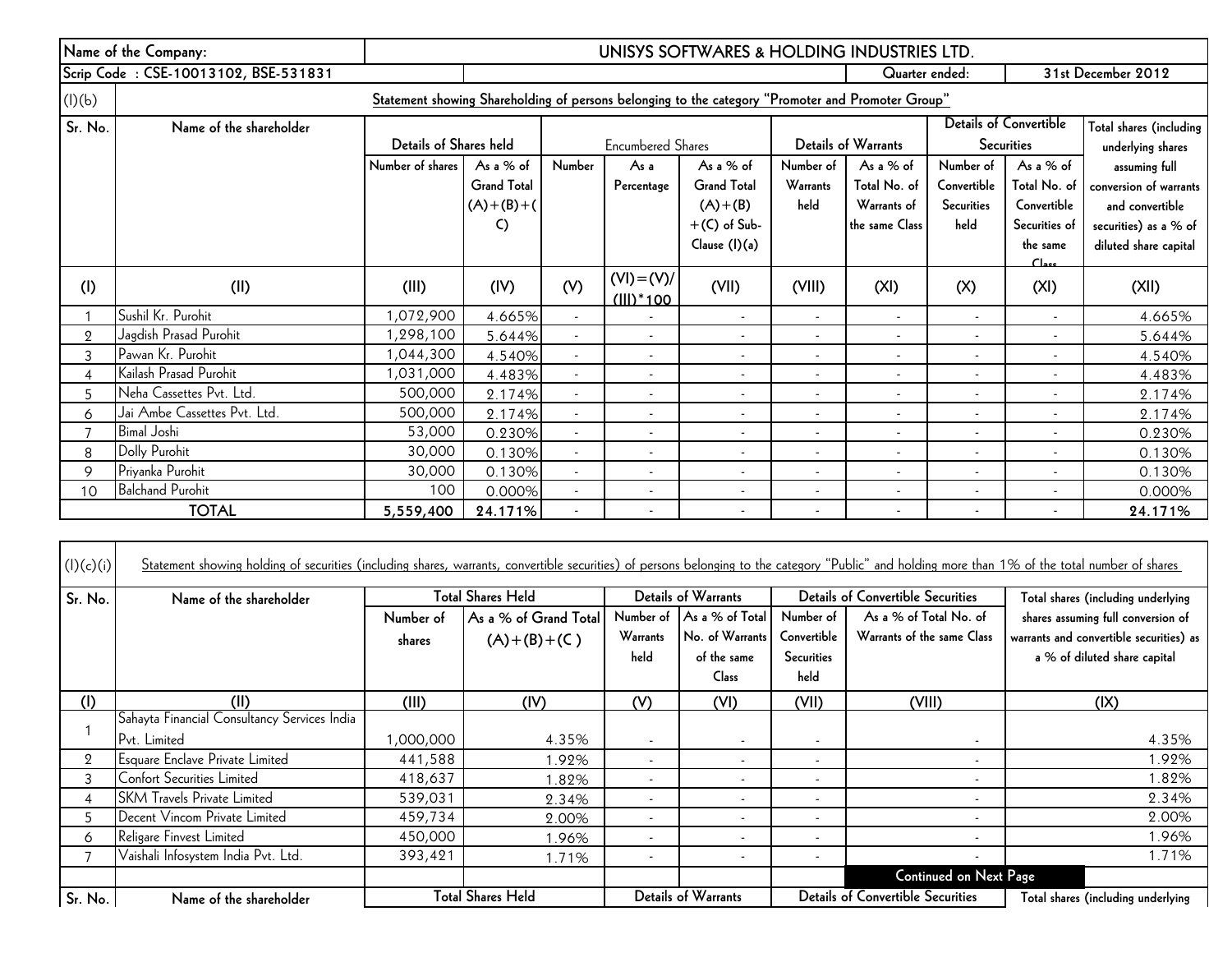|            |                                                                                                                                                                                                      | Number of  | As a % of Grand Total    | Number of       | As a % of Tota                  | Number of                | As a % of Total No. of                   | shares assuming full conversion of      |
|------------|------------------------------------------------------------------------------------------------------------------------------------------------------------------------------------------------------|------------|--------------------------|-----------------|---------------------------------|--------------------------|------------------------------------------|-----------------------------------------|
|            |                                                                                                                                                                                                      | shares     | $(A)+(B)+(C)$            | <b>Warrants</b> | No. of Warrants                 | Convertible              | Warrants of the same Class               | warrants and convertible securities) as |
|            |                                                                                                                                                                                                      |            |                          | held            | of the same                     | <b>Securities</b>        |                                          | a % of diluted share capital            |
|            |                                                                                                                                                                                                      |            |                          |                 | Class                           | held                     |                                          |                                         |
| 8          | Kingfisher Properties Private Limited                                                                                                                                                                | 612,980    | 2.67%                    | $\blacksquare$  |                                 |                          | $\blacksquare$                           | 2.67%                                   |
| 9          | Mahesh Kr. Agarwal                                                                                                                                                                                   | 366,992    | 1.60%                    | $\blacksquare$  | $\blacksquare$                  | $\blacksquare$           | $\sim$                                   | 1.60%                                   |
| 10         | Scope Vyapar Private Limited                                                                                                                                                                         | 394,601    | 1.72%                    |                 |                                 | $\sim$                   | $\mathbf{r}$                             | 1.72%                                   |
| 11         | Hamsafar Marketings Private Limited                                                                                                                                                                  | 373,100    | 1.62%                    | $\sim$          |                                 | $\sim$                   | $\overline{\phantom{a}}$                 | 1.62%                                   |
| 12         | Brijdham Dealcom Private Limited                                                                                                                                                                     | 350,000    | 1.52%                    |                 |                                 |                          |                                          | 1.52%                                   |
| 13         | Ananya A. Mittal                                                                                                                                                                                     | 344,800    | 1.50%                    | $\sim$          | $\sim$                          | $\sim$                   | $\sim$                                   | 1.50%                                   |
| 14         | Gateway Financial Services Ltd.                                                                                                                                                                      | 306,054    | 1.33%                    | $\sim$          | $\sim$                          | $\sim$                   | $\sim$                                   | 1.33%                                   |
| 15         | Vali N. Mithiborwala                                                                                                                                                                                 | 298,743    | 1.30%                    |                 |                                 | $\sim$                   | $\mathbf{r}$                             | 1.30%                                   |
| 16         | Sankalp Vincom Private Limited                                                                                                                                                                       | 547,304    | 2.38%                    |                 |                                 | $\overline{\phantom{a}}$ | $\overline{\phantom{a}}$                 | 2.38%                                   |
| 17         | Forum Suppliers Private Limited                                                                                                                                                                      | 271,557    | 1.18%                    | $\sim$          | $\sim$                          | $\sim$                   | $\sim$                                   | 1.18%                                   |
| 18         | Wazeera S. Mithiborwala                                                                                                                                                                              | 242,625    | 1.05%                    | $\blacksquare$  | $\sim$                          | $\blacksquare$           | $\overline{\phantom{a}}$                 | 1.05%                                   |
| 19         | <b>DKS</b> Enterprises Private Limited                                                                                                                                                               | 268,112    | 1.17%                    | $\sim$          | $\sim$                          | $\sim$                   | $\mathbf{r}$                             | 1.17%                                   |
| 20         | Everlink Distributors Private Limited                                                                                                                                                                | 250,000    | 1.09%                    |                 |                                 |                          |                                          | 1.09%                                   |
| 21         | Compass Distributors Private Limited                                                                                                                                                                 | 247,171    | 1.07%                    | $\sim$          | $\sim$                          | $\sim$                   | $\sim$                                   | 1.07%                                   |
| 22         | Archana Mittal                                                                                                                                                                                       | 612,502    | 2.66%                    | $\sim$          |                                 | $\blacksquare$           | $\overline{\phantom{a}}$                 | 2.66%                                   |
| 23         | Saifee Saleh Mithiborwala                                                                                                                                                                            | 606,713    | 2.64%                    |                 |                                 | $\sim$                   |                                          | 2.64%                                   |
| 24         | Saleh N. Mithiborwala                                                                                                                                                                                | 577,093    | 2.51%                    |                 |                                 | $\blacksquare$           |                                          | 2.51%                                   |
| 25         | Ajay S. Mittal                                                                                                                                                                                       | 240,000    | 1.04%                    | $\sim$          | $\overline{\phantom{a}}$        | $\overline{\phantom{a}}$ | $\sim$                                   | 1.04%                                   |
|            | <b>TOTAL</b>                                                                                                                                                                                         | 10,612,758 | 46.14%                   | $\sim$          | $\sim$                          | $\blacksquare$           | $\blacksquare$                           | 46.14%                                  |
|            |                                                                                                                                                                                                      |            |                          |                 |                                 |                          |                                          |                                         |
| (l)(c)(ii) | Statement showing holding of securities (including shares, warrants, convertible securities) of persons (together with PAC) belonging to the category "Public" and holding more than 5% of the total |            |                          |                 |                                 |                          |                                          |                                         |
|            |                                                                                                                                                                                                      |            |                          |                 | number of shares of the company |                          |                                          |                                         |
| Sr. No.    | Name(s) of the shareholder(s) and the                                                                                                                                                                |            | <b>Total Shares Held</b> |                 | <b>Details of Warrants</b>      |                          | <b>Details of Convertible Securities</b> | Total shares (including underlying      |
|            | Persons Acting in Concert (PAC) with                                                                                                                                                                 | Number of  | As a % of Grand Total    |                 | Number of As a % of Total       | Number of                | As a % of Total No. of                   | shares assuming full conversion of      |
|            | them                                                                                                                                                                                                 | shares     | $(A)+(B)+(C)$            | Warrants        | No. of Warrants                 | Convertible              | Warrants of the same Class               | warrants and convertible securities) as |
|            |                                                                                                                                                                                                      |            |                          | held            | of the same                     | <b>Securities</b>        |                                          | a % of diluted share capital            |
|            |                                                                                                                                                                                                      |            |                          |                 | Class                           | held                     |                                          |                                         |
| 1          | N.A.                                                                                                                                                                                                 | $\sim$     | 0.00%                    | $\sim$          | $\sim$                          | $\sim$                   | $\blacksquare$                           | $\sim$                                  |
|            | $Total$                                                                                                                                                                                              |            | 0.00%                    |                 |                                 |                          |                                          |                                         |

|            | TOTAL                                                                                                                                                                                                | 10,612,758          | 46.14%                                                      |                          |                                                                                                    |                                                |                                                                                                  | 46.14%                                                                                                                                              |
|------------|------------------------------------------------------------------------------------------------------------------------------------------------------------------------------------------------------|---------------------|-------------------------------------------------------------|--------------------------|----------------------------------------------------------------------------------------------------|------------------------------------------------|--------------------------------------------------------------------------------------------------|-----------------------------------------------------------------------------------------------------------------------------------------------------|
| (l)(c)(ii) | Statement showing holding of securities (including shares, warrants, convertible securities) of persons (together with PAC) belonging to the category "Public" and holding more than 5% of the total |                     |                                                             |                          | number of shares of the company                                                                    |                                                |                                                                                                  |                                                                                                                                                     |
| Sr. No.    | Name(s) of the shareholder(s) and the<br>Persons Acting in Concert (PAC) with<br>them                                                                                                                | Number of<br>shares | Total Shares Held<br>As a % of Grand Total<br>$(A)+(B)+(C)$ | Warrants<br>held         | Details of Warrants<br>Number of As a % of Total<br>No. of Warrants<br>of the same<br><b>Class</b> | Number of<br>Convertible<br>Securities<br>held | <b>Details of Convertible Securities</b><br>As a % of Total No. of<br>Warrants of the same Class | Total shares (including underlying<br>shares assuming full conversion of<br>warrants and convertible securities) as<br>a % of diluted share capital |
|            | N.A.                                                                                                                                                                                                 | $\sim$              | 0.00%                                                       | $\overline{\phantom{a}}$ | $\sim$                                                                                             | $\sim$                                         |                                                                                                  |                                                                                                                                                     |
|            | $Total$                                                                                                                                                                                              |                     | 0.00%                                                       | $\sim$                   |                                                                                                    | ۰                                              | $\overline{\phantom{a}}$                                                                         |                                                                                                                                                     |